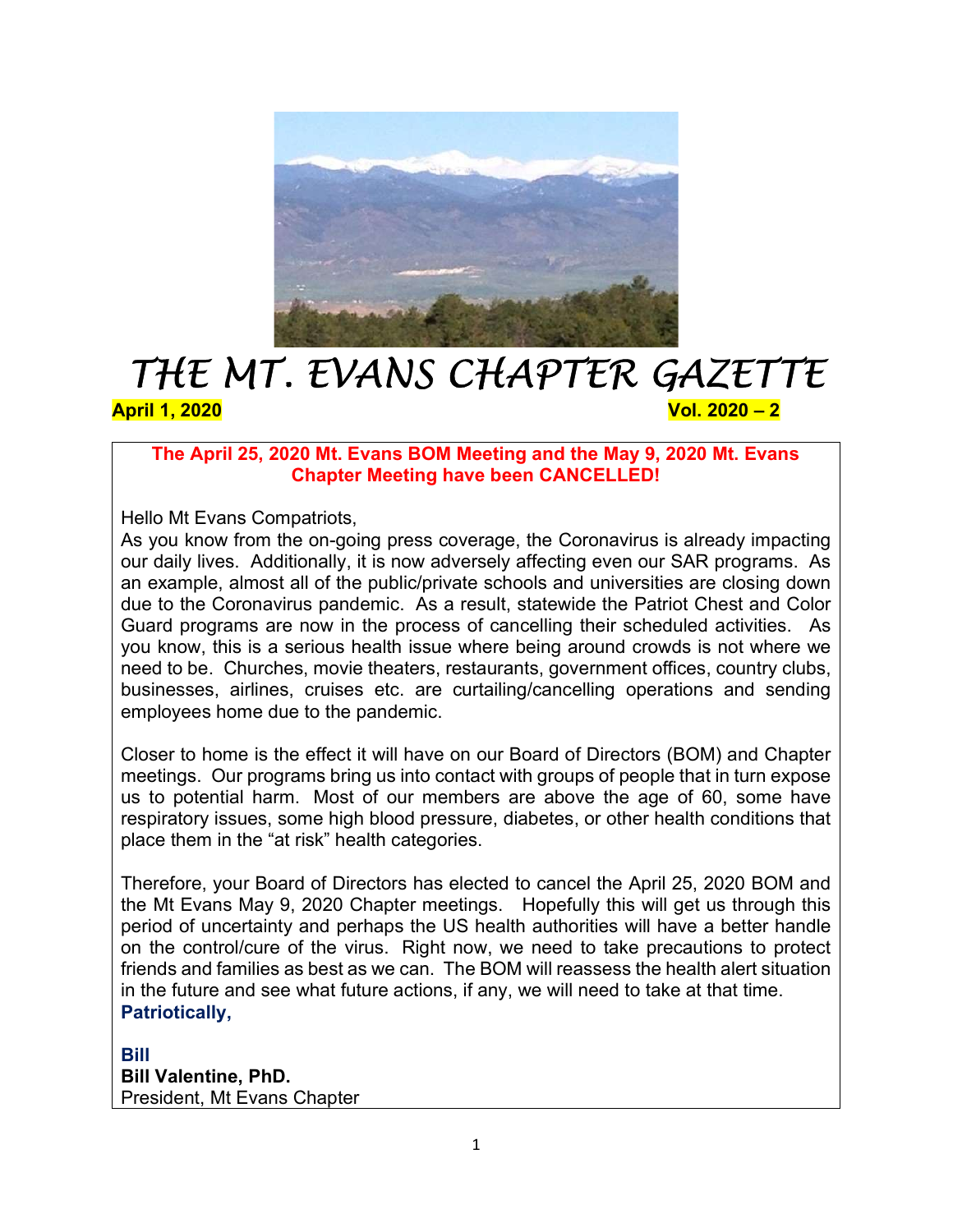## Karen Handcock Describes the Revolutionary War in the Carolina **Backcountry**



Left to Right: LTC Bill Valentine; Karen Handcock (Photo by Karen Hampton)

Karen Handcock, a member of the NSDAR Speaker's Bureau, spoke to the Mt. Evans Chapter Compatriots about the Revolutionary War in the Carolina backcountry during their meeting held on March 7, 2020 at the Golden Corral Restaurant in Englewood.

Failure of the British to achieve military success in the northern colonies forced them to develop a "Southern Strategy," concentrating their forces in the southern colonies of Georgia, South Carolina, North Carolina, and Virginia. Although the British proposed plans for a southern campaign as early as 1775, the strategy did not come to full fruition until France became America's ally following the latter's decisive win at the Battle of Saratoga in October 1777. France's entry into the war in February 1778 forced the British to reevaluate the war in America, which had become a military quagmire.

The British began their Southern Strategy in 1778 with the capture of Savannah, Georgia. In 1780, General Clinton defeated the Continental Army at Charleston, South Carolina, the greatest colonial defeat at that time. Returning to New York City, he left General Lord Cornwallis to subdue the Carolina backcountry and cut off the southern colonies from their northern brethren.

Karen described the battles in the backcountry, beginning with the defeat of General Gates and

Compatriot Jack Kleinheksel Recreives the Robert E. Burt Eagle Scout Volunteer Award



Left to Right: Rick Neeley, President, COSSAR; Jack Kleinheksel

Many SAR Compatriots participate in the Eagle Scout program at various levels, instilling scouts with the principles embodied by the SAR: respect for the Declaration of Independence, the Constitution and the Bill of Rights. The SAR recognizes the contribution of the most outstanding of these Compatriots with the Robert E. Burt Eagle Scout Volunteer Award.

This year the Mt. Evans Chapter nominated one of its Compatriots, Jack Kleinheksel, for the award. Jack is an Eagle Scout who has participated in every level of Scouting with the highest distinction. He has the honor of being selected as a Distinguished Eagle Scout, an award that is only presented to about 1% of all Eagle Scout. Working with the young men seeking to attain the rank of Eagle Scout, he has mentored over 100 Eagle Scout recipients. As a SAR Compatriot, Jack has worked to bring the Eagle Scouts and the SAR programs together. In addition to his support of Scouting, Jack has had a distinguished legal career while being active in many community organizations. He currently serves as a member of the Mt. Evans Chapter Eagle Scout Committee.

"My love for Scouting was nurtured as a young boy," explained Jack Kleinheksel. "I continued my association with Scouting through my adult life and it has brought me tremendous satisfaction. Probably the greatest satisfaction has been to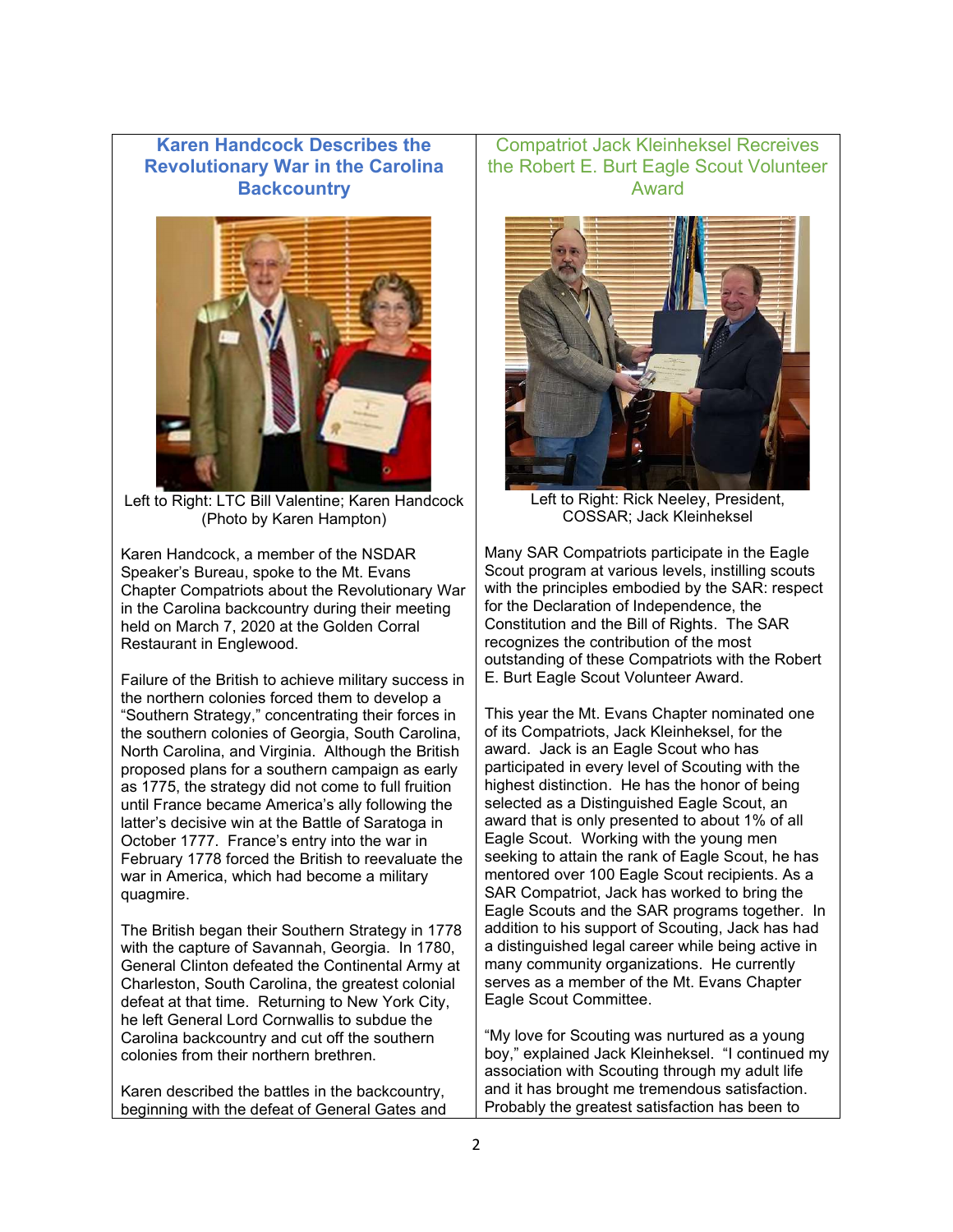his Continental Army at Camden, South Carolina, even though outnumbering the British two to one. The Continental Army's fortunes turned around when General Washington sent General Nathaniel Greene to take command of and rebuild the southern army. Although the patriots lost many of the battles, the attrition of the British military forced General Lord Cornwallis to Yorktown where he was eventually defeated.

She also described the important role that women played in the patriot defense of the backcountry. All members of the backcountry families: men, women and children, had to know how to shoot in order to supply their families with food. The women used these skills to defend their homes while the men were off fighting. They also served as spies and several even took an active part in the conflict.

"We are grateful to have someone with the experience and expertise of Karen Handcock spend time with us to share her knowledge of the Revolutionary War in the Carolinas backcountry," explained LTC Bill Valentine, President of the Mt. Evans Chapter. "She brings to life the challenges and the victories of the colonists resisting the British invasion of the southern colonies."

# Mt. Evans Chapter Awards the Golden Corral Restaurant the SAR Flag Appreciation Certificate



Left to Right: LTC Bill Valentine, Mt. Evans Chapter President; Tim Northrup; Rick Neeley, COSSAR President

At its Chapter meeting on Saturday, March 7, 2020, the Mt. Evans Chapter awarded the SAR help over 100 young men attain the rank of Eagle Scout themselves."

"The Mt. Evans Chapter is fortunate to have such an accomplished Compatriot as Jack," noted LTC Bill Valentine, President of the Mt. Evans Chapter. "Successful not only in his professional life, Jack has contributed greatly to the community, especially to the Eagle Scouts. He is a valuable member of the Chapter who brings the SAR principles together with his work in Scouting."

## Awards Presented by the Mount Evans Chapter Over the Last Year



The Mount Evans Chapter has given out a lot of awards over the last year to Compatriots and the public. Please see below for the list awards given and some that were received from the state.

Military Service Medal - Don Erickson - Served in the Army;

Bronze Children of the American Revolution - Collin Miller, Alex Miller, Heather Miller, Brad Barlow, Tabitha Balow, Lily Barlow, Kimberly Daniels, William Meilahn, Bridget Clark-Cooper, Jerusha Blackmer, Denise Dirks, Sarah Dirks, Brad Balow;

Gold Good Citizenship Medal - Sung Chul Lee - This is a National medal and very difficult to get approval for. Thanks to Robert Stephens on providing the nominee push to get it awarded. The medal is third in precedence only behind the SAR and Minuteman Medals;

Silver Good Citizenship Medal - This is a State Society level award that was given to Michelle Mallin for her great work with the Honor Bell Foundation that we learned about at the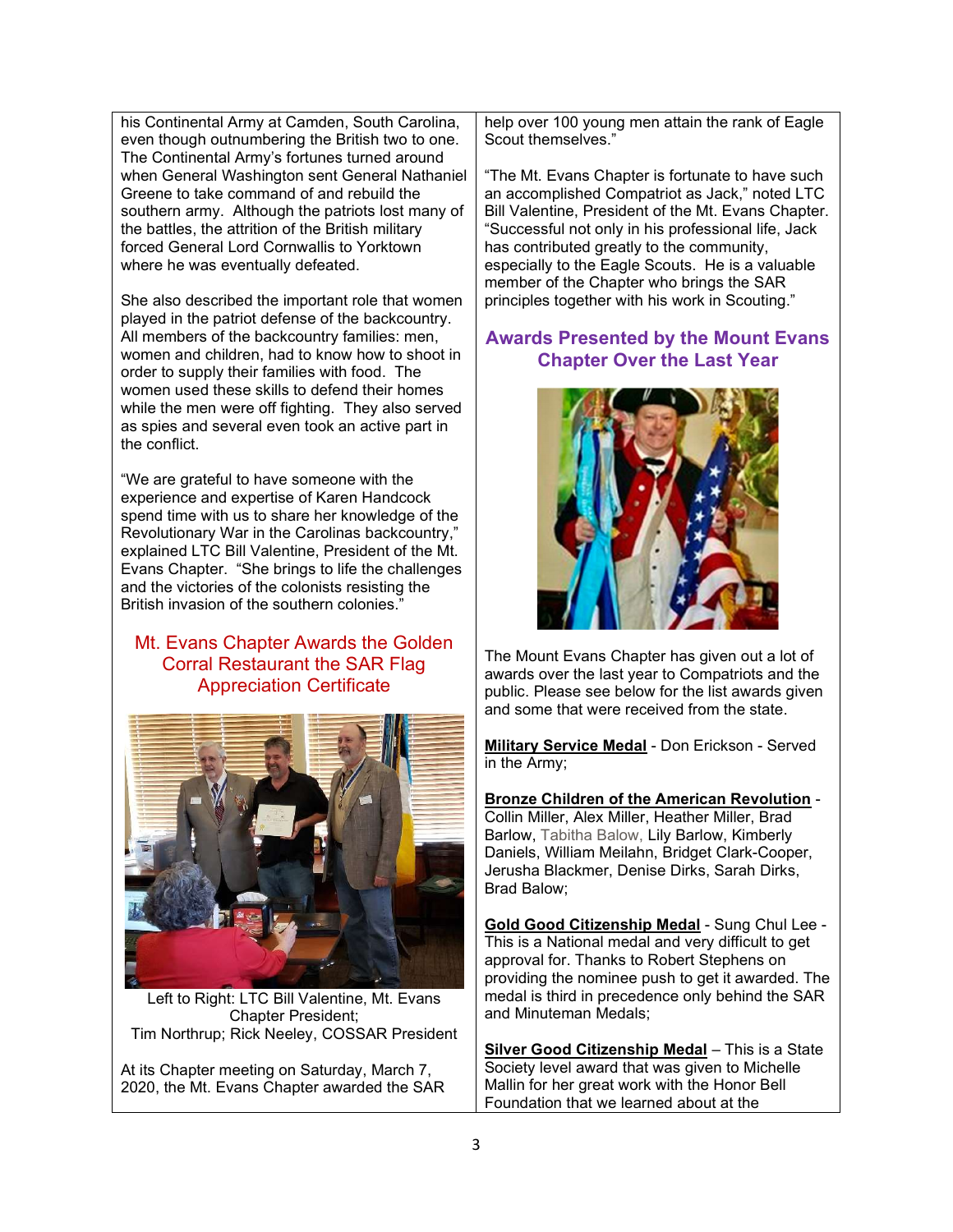Flag Appreciation Certificate to the Golden Corral Restaurant.

The Sons of the American Revolution (SAR) supports the principles of the Declaration of Independence, the Constitution and the Bill of Rights. In order to foster patriotism, the SAR recognizes individuals, businesses and other organizations that properly display the American flag. The Golden Corral in Englewood proudly displays the American flag at its entrance to the restaurant.

SAR members, called Compatriots, have documented their relationship to those who fought in or otherwise supported the American Revolution. Therefore, it is not surprising that SAR supports the U.S. military and our veterans. Many SAR Compatriots are veterans themselves. The Golden Corral Restaurant in Englewood proudly displays tributes to veterans on the wall at the exit to the restaurant, including memorial pictures to Audie Murphy, the World II hero, and Danny Dietz, the Navy Seal who died in Afghanistan. The Golden Corral also supports veterans with low-cost and free meals.

The Mt. Evans Chapter awarded the Golden Corral Restaurant with the SAR Flag Appreciation Certificate in recognition of its proper display of the American flag and its support of U.S. military veterans. Presenting the award was LTC Bill Valentine, Mt. Evans Chapter President, and Rick Neeley, COSSAR President. Accepting on behalf of the Golden Corral was its manager, Tim Northrup.

"We appreciate the Golden Corral allowing the Mt. Evans Chapter to use one of its private rooms for our Chapter meetings," explained LTC Bill Valentine, the President of the Mt. Evans Chapter. "We particularly appreciate the Golden Corral's respect for the American flag and its support for our military veterans. It was our great pleasure to award this certificate to the Golden Corral restaurant."



November meeting and to Rep. Patrick Neville, veteran and CO House Minority Leader.

Bronze Good Citizenship Medal - Sidney R. Rundel and Sonja Herring. Sonja helps coordinate the Patriot Chest Presentation at Cresthill Middle School while Sid is the Principal and an excellent speaker. LTC Steve Osterholzer, veteran and Commander, Denver JROTC and P01 Emerson J. McClarty, Navy Sea Cadets. Bronze Good Citizenship Medal were also awarded to the team that helped with the Honor Bell at its ceremonies: Chris Boyer, Dean Brown, Larry Close, Joe Dempsey, David Hale, James Joseph, Greg Kuhn, Daniel McCutchon, Richard Payne, David Price, Denis Spelman, Jean Taylor, Kim Tompkins, and Tracy Turner.

Chapter Distinguished Service Medal - Bill Valentine and Robert Hampton.

Meritorious Service Medal - Steve DeBoer, Robert Haines, Robert Easterly and Rick Neeley.

Bronze Roger Sherman Medal - Mike Coyner, Robert Hampton and Curt Ledall

Law Enforcement Medal - Don Crago

**Martha Washington Medal** - Karen Hampton

Bronze Color Guard Medal - Curt Ledall, Mike Coyner, Robert Easterly, Rick Neeley, Robert Hampton, Steve DeBoer, Wally Weart, Gary Mitchell, Don Crago,

10 Year Service Pins - Gary Mitchell, Duane Duff

5 Year Service Pins - Jim Miles, Kenneth Kirkland, Levi DeBoer, Brad Barlow

Eagle Scout Award - Michael Ankner Flag Appreciation Certificate: Mile High Harley Davidson, Watson's Pain & Body and AutoNation Jeep Broadway.

Flag Retirement Certificate – Fairmont **Cemeterv** 

If anyone has severed in the military but does not have either War or Military Service Medals, please let me know and I'll review with you on which medal applies.

We are always looking for recipients to receive the public service awards: Fire Fighting, Emergency Medical Technician, Law Enforcement, Heroism,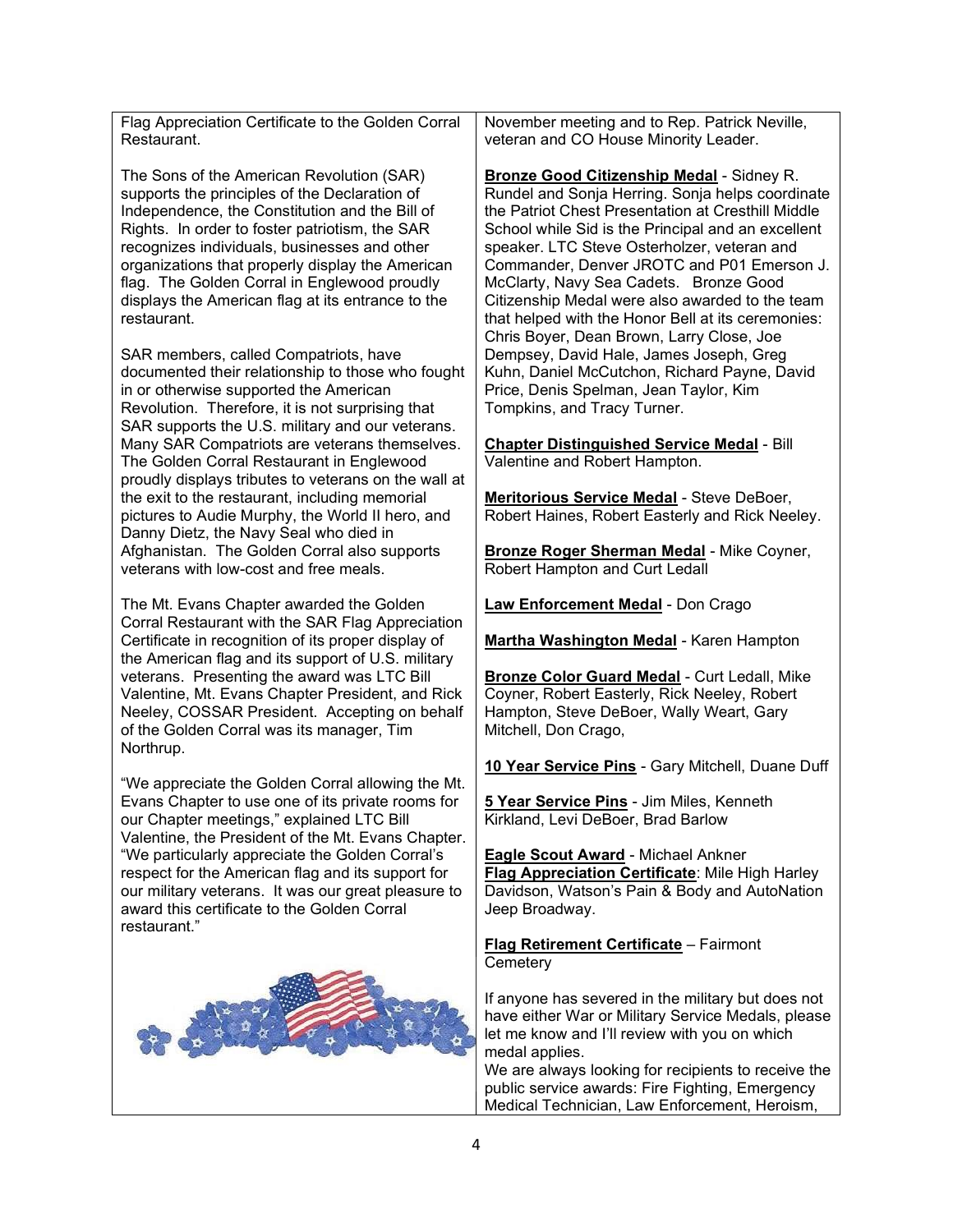Oh Say Can You See Mt. Evans Chapter's New Flags?



The new flags as pictured on Curt's back deck

Last year, Bob Haines asked our Color Guard to post and retire the colors at our Chapter meetings. However, it was determined that the flag set needed to be replaced due to the flags beginning to fray, the poles coming loose and the finials damaged. The bases were heavy to carry and the flags often too tall for some of our meeting venues, such as the Broken Tee Golf Club.

After an initial check, the replacement cost seemed way too high - over \$1,100. We then began a task of looking for other options to help them cost less. After a quick check at Ace Hardware, Curt Ledall found a local company called Custom Flag Company that would be able to provide us with the flags at a much lower cost.

One nice aspect about the new flag poles is that they are adjustable, going from 6 feet up to 10 feet. Additionally, Curt was able to get new bases made of plastic that make them much lighter and far more stable. Through another resource, we were able to find a ski bag that holds all the items in a single bag and is easy to carry. The flags looked great at the Mt Evans' March meeting and we look forward to using them for many years to come. What about the old flags? We plan to retire those in the future, so stay tuned for details on the flag retirement formal ceremony.

and Life Saving. We would appreciate your assistance in identifying outstanding first responders to receive the awards.

Thanks, Curt Ledall, Awards Chair

#### Joe McDonald Inducted into the SAR



Left to Right: LT Bill Valentine, Joe McDonald, Luke McDonald, Ashley McDonald; Rick Neeley, COSSAR President (Photo by Karen Hampton)

Joesph (Joe) McDonald of Littleton was inducted into the Sons of the American Revolution at the Mt. Evans Chapter meeting on Saturday, March 7, 2020.

Joe completed the application process and was recently approved by the SAR for membership. He receives a membership certificate and a copy of his approved application, call a "Record Copy." At the March 7, 2020 Chapter meeting, Joe took the oath of membership and was inducted into the SAR. As a symbol of his membership, his wife, Ashley, pinned the SAR Rosette on his lapel after taking the oath. The Rosette is hand-made of blue and buff cloth symbolizing the colors of General George Washington's Revolutionary War uniform.

Joe, who was born in Delaware, is related to Harmonus Alkire, a Lieutenant in Captain James Parsons' Virginia militia company during Dunmores' War. Harmonus also provided supplies to Virginia during the Revolutionary War.